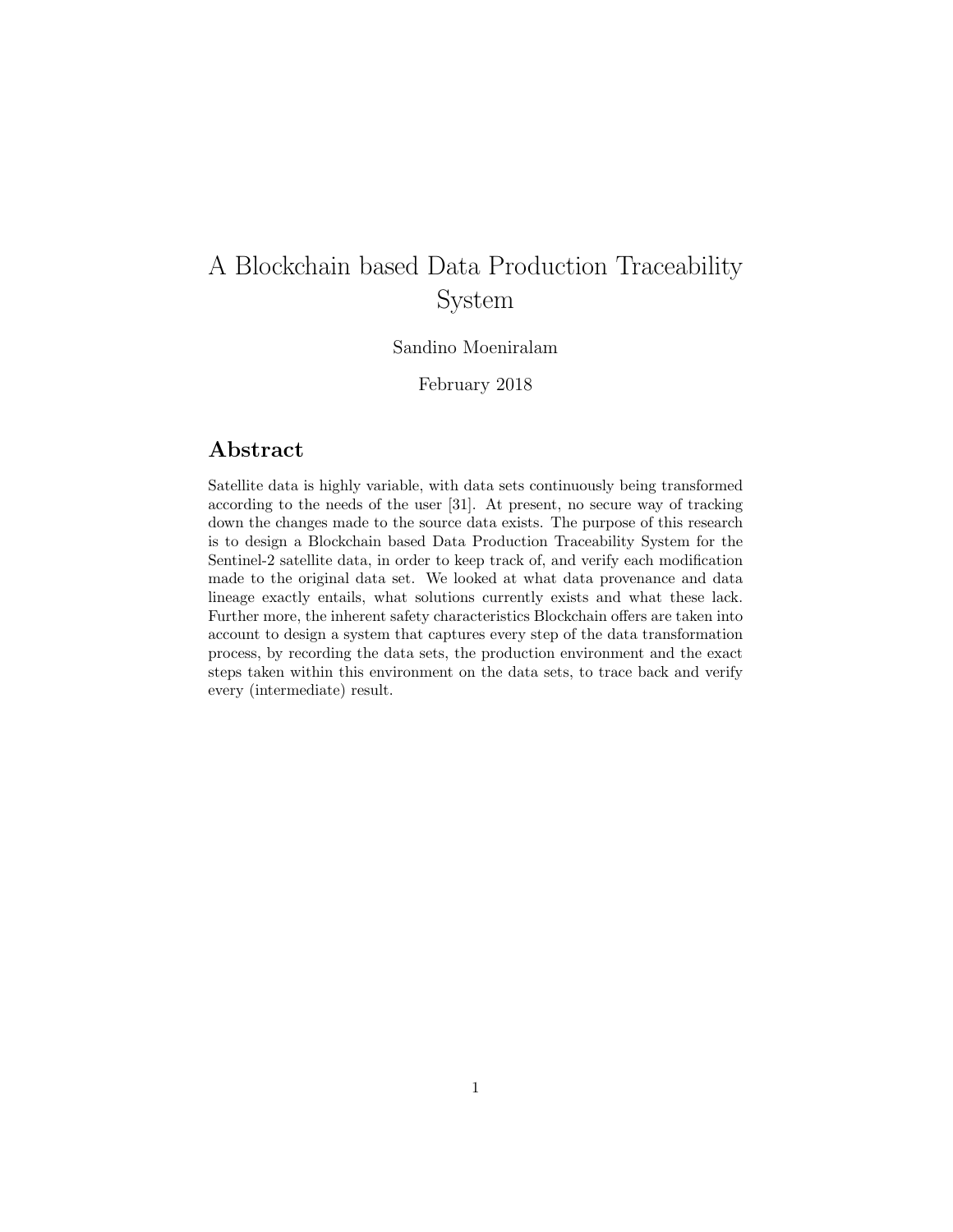# Contents

|   | 1 Introduction                                            | 3                                   |  |  |
|---|-----------------------------------------------------------|-------------------------------------|--|--|
|   | 2 Problem statement<br><b>Related Work</b>                |                                     |  |  |
| 3 |                                                           |                                     |  |  |
|   | 5<br>4 Research question                                  |                                     |  |  |
| 5 | Data Production Traceability Aspects<br>5.1<br>5.2<br>5.3 | 6<br>6<br>$\,6\,$<br>$\overline{7}$ |  |  |
| 6 | Design<br>6.1<br>6.2<br>6.3                               | 10<br>10<br>11<br>12                |  |  |
| 7 | <b>Discussion</b>                                         |                                     |  |  |
| 8 | Conclusion                                                |                                     |  |  |
| 9 | <b>Future</b> work                                        | 15                                  |  |  |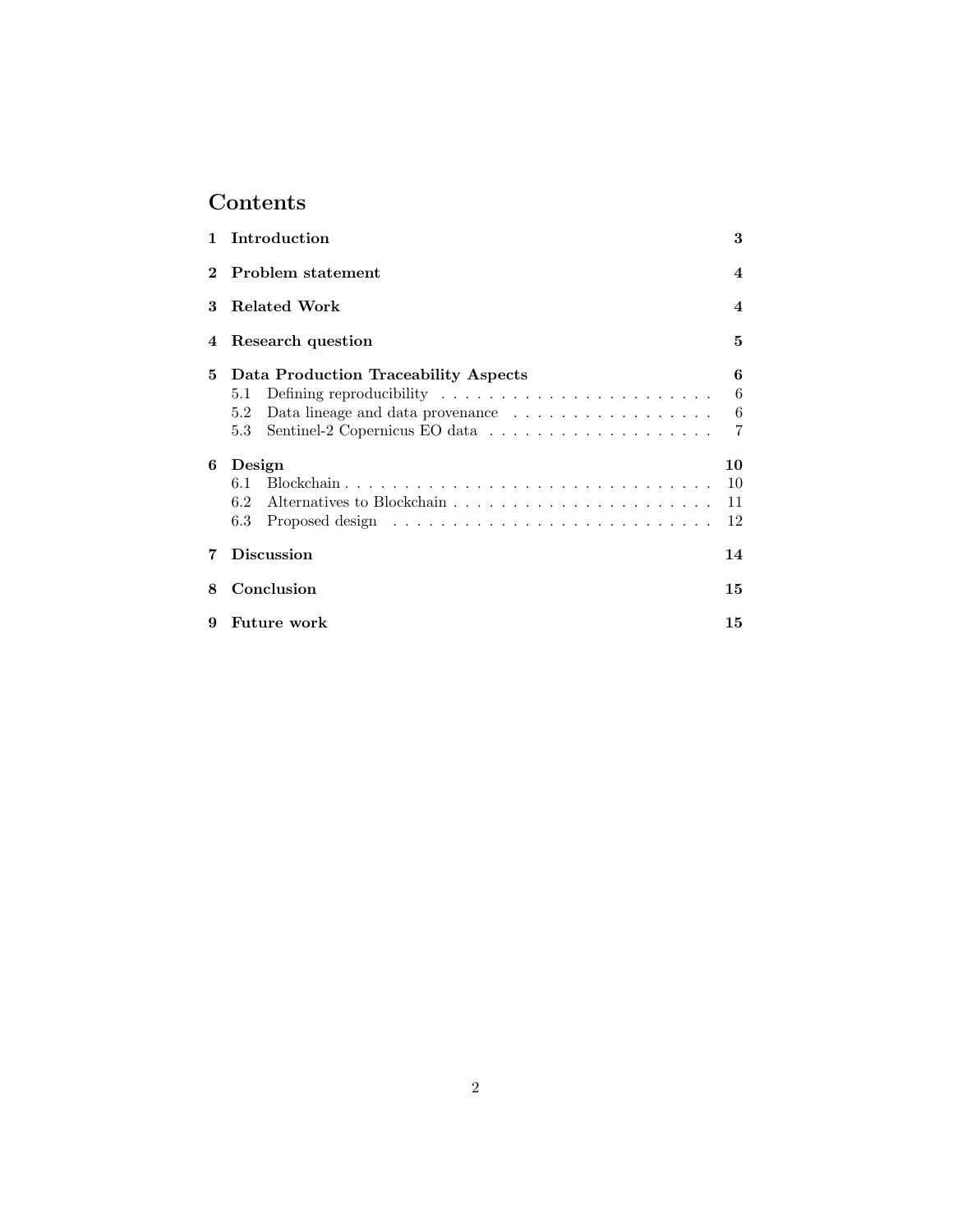# 1 Introduction

Donald Miller once said, "In the age of information, ignorance is a choice." [26] In a time where information is omnipresent, but truth is hard to come by, agreement on which data can be trusted is vital [20]. In the current information age, the need for data lineage is growing every year. Not limited to the world of science, but in any data processing setting. This need for data lineage coincides with the need for reproducibility [19], for without the ability to trace back any state, reproducibility is hard to come by and security can not be guaranteed. According to The National Physical Laboratory, data traceability in the context of satellite data is defined as the ability to verify for each step of a processing chain that the result of the current processing step is demonstrably linked to the output of the previous processing step [32]. This is almost equivalent to the definition of the International Vocabulary of Metrology, that describes data traceability as the ability to relate the results of a measurement through a documented unbroken chain [32].

The ability to trace back any modifications made to data, and verify its integrity is vital [20] for the reproducibility of scientific research. The concept of Blockchain could prove instrumental in building a system that guarantees data provenance as well as data lineage, due to the inherent characteristics that Blockchain has, such as security, verifiability, reproducibility and being distributed across all nodes. For any such system, identification of the type of data is an integral part of reproducibility. In this research, the focus is on satellite data in particular. Satellite data is processed at various levels ranging from Level 0 to Level 4 [29]. This research designs a system that solves the issues of data lineage in satellite data, by storing the different levels of data along with the production environment in which they are processed and a complete record of all the steps taken. Such a system would not only secure satellite data, it would also help in the reconstruction, analysis and verification of each step. The purpose of such a system would be to enable, for any moment in time, for any user, to verify each modification made. Given the necessary resources, each state should be reproducible. This system could be used in other fields as well, where large datasets are continuously processed by rapidly changing production environments.

As a real world example, the Earth Observation (EO) data of the Sentinel-2 Copernicus program will be taken. These missions deal with providing information concerning agriculture and help managing food security [27], emphasizing the importance of securing this type of data. At present satellite data at Airbus is stored as ordinary datasets in cloud services such as Google Cloud [12]. By storing the hashes and pointers of these datasets in a Blockchain, an extra layer of security could be offered while the responsibilities are shared among all the users, thus avoiding a single authority and single point of failure.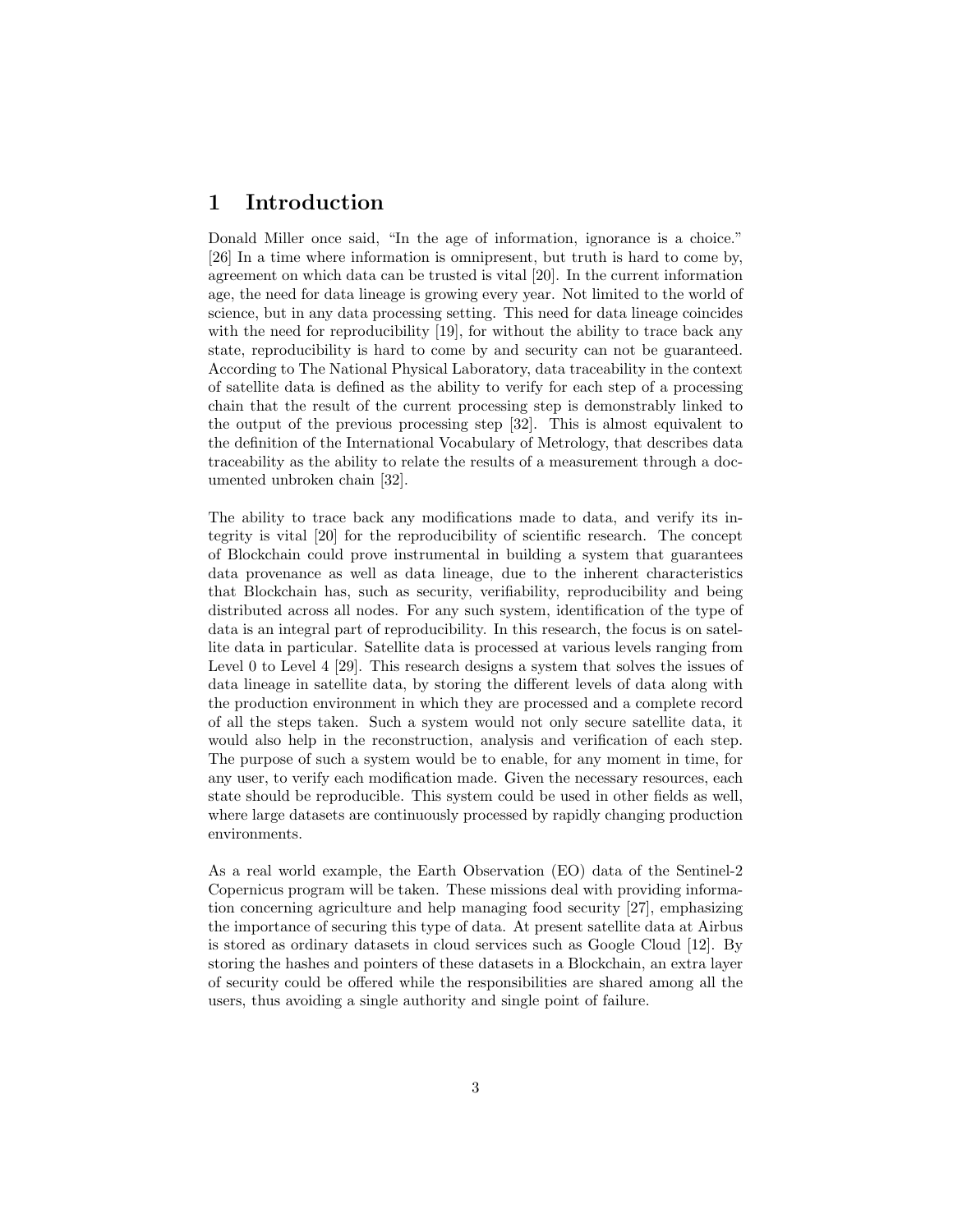## 2 Problem statement

Ideally, any type of (satellite) data would be retrievable, reproducible and its integrity verifiable. Be that as it may, currently no system exists for storing satellite data this way. Furthermore, there is no system yet that captures the configurations of the rapidly evolving production environment in its entirety. The Copernicus program that is currently being rolled out is the largest Earth Observation (EO) program to date [27]. It will comprise of over 30 satellites doing long term earth observation, for a variety of goals. These include improving the management of the environment, understanding and mitigating the effects of climate change, and ensuring civil security [27]. All data will be freely available to anybody for research. Herein lies the reliability-issue addressed in this thesis; because of the significance of possible research based on this data, as well as the data itself, verification of such data as well as its reproducibility and trustworthiness are concerns to be vigorously addressed. With even a basic Version Control System (VCS) lacking [12], it comes to no surprise that tracking down individual changes to the data seems an impossible task at the moment. This is a problem since precious datasets are not well protected from malintent or neglect such as data degradation. Disagreement about the results can arise when the underlying datasets are not trusted by all. It is becoming a trend that scientific communities realize the benefits of sharing their data, and give access to their production environments [3]. To improve this international cooperation, trust in the data is crucial [34]. In this research we compare existing solutions to deal with data lineage, analyze what these lack, and design a system that does meet all our conditions for data lineage of the Sentinel-2 Copernicus EO data.

# 3 Related Work

Storing data in Blockchain-like databases has recently been researched at the University of Leipzig [23]. Different Blockchain-like database concepts were analyzed in regard to tamper-resistance, possible use cases, proof-of-concept and overall performance. There exists a large variety of different Blockchain implementations that offer different options. One of the first real world examples of a Blockchain based product traceability systems is Provenance, which offers a traceability system for materials and products that stores information securely, and that all parties involved can access [14]. Digital assets have distinct properties that make traceability more challenging than is the case with physical assets [19]. For storing and tracing digital assets, BigchainDB and Ethereum based solutions seem to be the most promising. BigchainDB is a scalable Blockchain database, storing actual datasets on chain [24]. An Ethereum based solution on the other hand, would only store the hashes of these datasets and the pointers to these datasets on chain. This would be a lighter implementation, and computationally cheaper, but does not address the issue of a necessary trusted third party where the actual datasets would reside.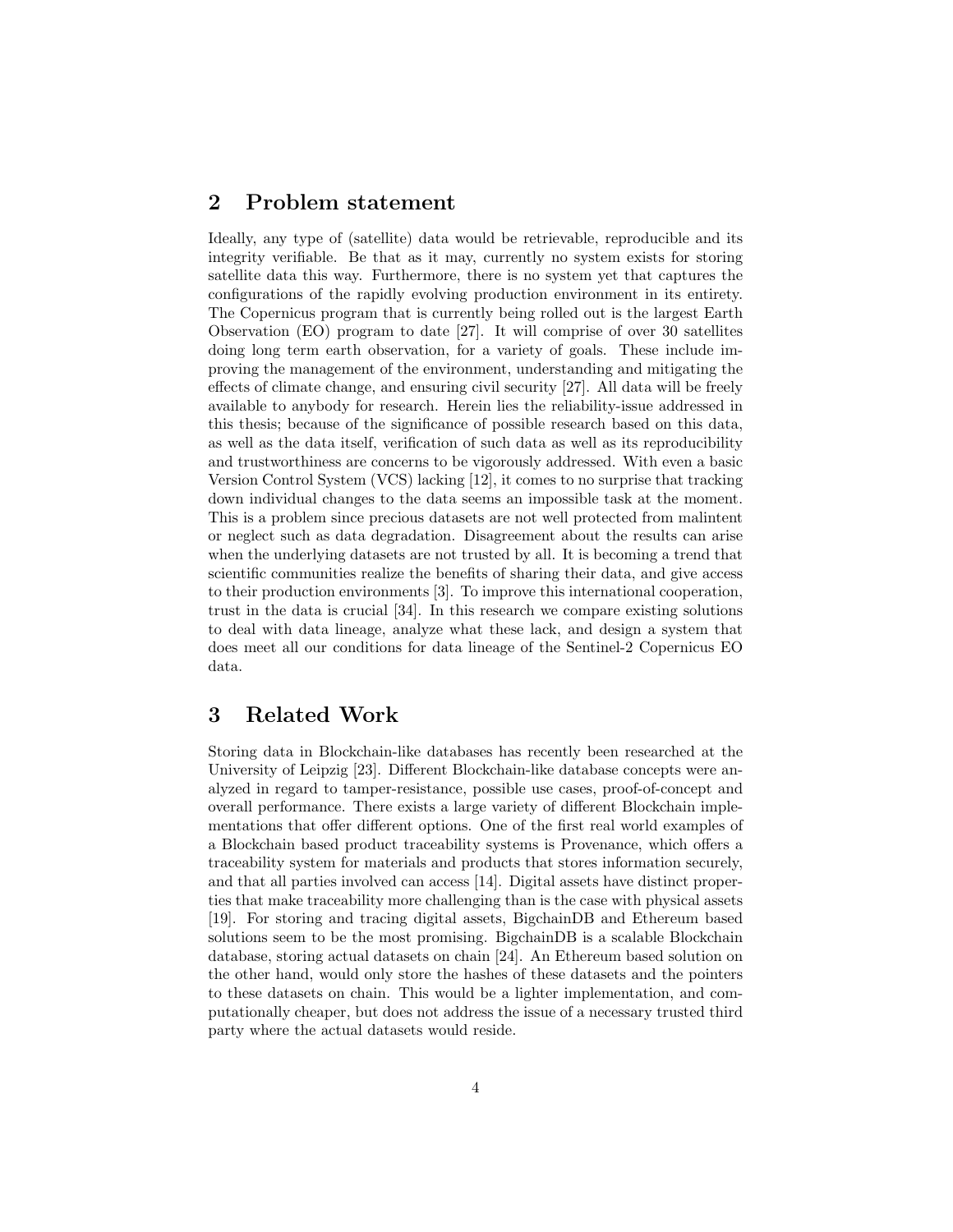A research that goes one step further, and not only deals with distributed storage of datasets in a Blockchain-like database, but also keeps track of the different versions of the same dataset is a recent article called "Advancing Open Science with Version Control and Blockchains" by George Mason University [11]. Here some basic requirements are defined that a Blockchain based VCS should adhere to. Though the limitation here is that mere version control is not sufficient for what we are trying to achieve. Normal revision control systems have no guarantee that the data has not been altered while being stored. Full data traceability and reproducibility requires two aspects, namely;

- the data is stored in an immutable manner, preventing any later modification,
- the production environment has to be recorded along with the production process. This would allow for the reproducibility of the data, regardless if the software used is still available later on.

The issue of data traceability and data reproducibility has been investigated in a project called Quality Assurance for Essential Climate Variables (QA4ECV), that was an international effort funded under theme 9 (Space) of the European Union Framework Program from 2014 until 2017 [30]. The limitation here was the same as mentioned before, namely that the datasets are not completely traceable nor reproducible based on the system alone. The production environment and production process are not recorded in such a manner for later usage. Here our research could expand upon these notions; it would enable the scientific community to store snapshots taken in an immutable ledger such as Blockchain.

# 4 Research question

The main research question is:

## What requirements should a Blockchain based data production traceability system for satellite data adhere to?

To answer this topic, the following sub-questions are defined:

- What does the data production process of Sentinel-2 Copernicus's Earth Observation data look like?
- What types of data are to be distinguished?
- How does one capture all the steps of the data production process?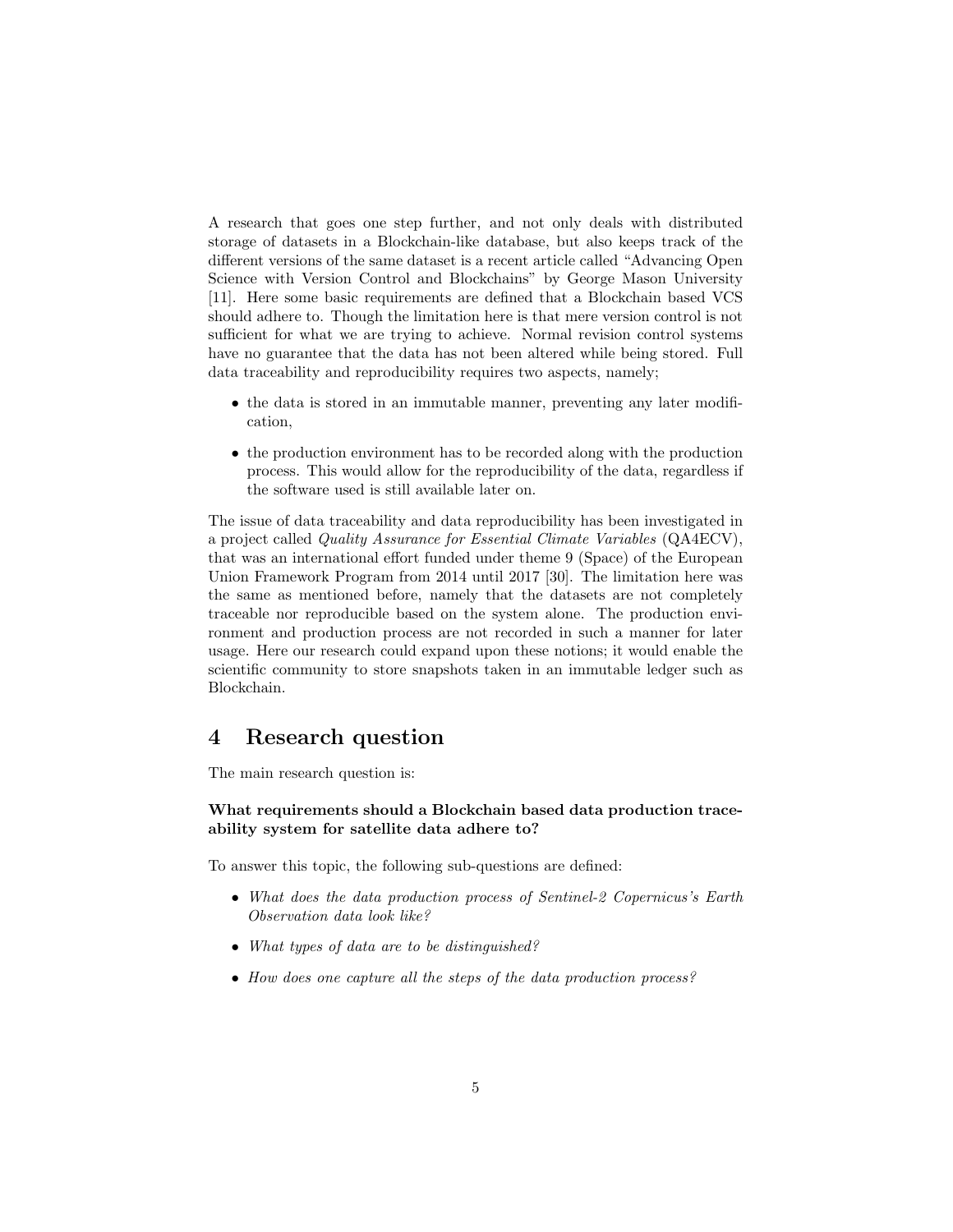# 5 Data Production Traceability Aspects

## 5.1 Defining reproducibility

To design a system that allows for reproducibility of satellite datasets, it is important to define what reproducibility actually means. Reproducibility is often used interchangeably with repeatability [25] even though most scientists agree there is a slight difference between the two [13]. Repeatability indicates that the same results are acquired through a repetition of the same study, using the same location, measurement procedures, observer, measuring instrument done under the same conditions in repetition over a short period of time [8]. Reproducibility on the other hand indicates how close the results of experiments are that were conducted by different researchers, at different locations with different instruments, compare. In summary, reproducibility refers to the ability to replicate the findings of others while repeatability refers to the ability to replicate the findings of oneself.

However, according to Science Magazine, some basic terms in the world of science, such as reproducibility, replicability and repeatability are not standardized [22], and refer to the same concept. Three types of reproducibility are suggested: methods reproducibility, results reproducibility and inferential reproducibility. Methods reproducibility refers to the ability to repeat as precisely as possible all the processing steps done, with the same data and tools to arrive at the same results. Results reproducibility refers to arriving at the same results from the same data, using a different method. Lastly, inferential reproducibility refers to drawing the same conclusions, based on the same results of a similar study. This differs from results reproducibility, since not all researchers draw the same conclusions from the same results.

In this research we focus on designing a system that allows for methods reproducibility in an autonomous manner.

## 5.2 Data lineage and data provenance

Despite being used interchangeably, there is a distinct difference in data lineage and data provenance. Data provenance simply refers to being able to verify the origins of the data, while data lineage refers to the overall data life cycle that includes the origins and all the steps taken to arrive at the output. Thus, data provenance is a vital part of data lineage, which in itself is a complete record of the entire data production process [28]. Both make data traceability and reassuring data quality possible.

One key aspect of data lineage is the way the process is visualized. Due to the vast amount of meta-data that the entire chain can hold, the visualization is usually limited to a particular part of the chain, hereby omitting certain details. There usually exists several layers of abstraction, with the highest layer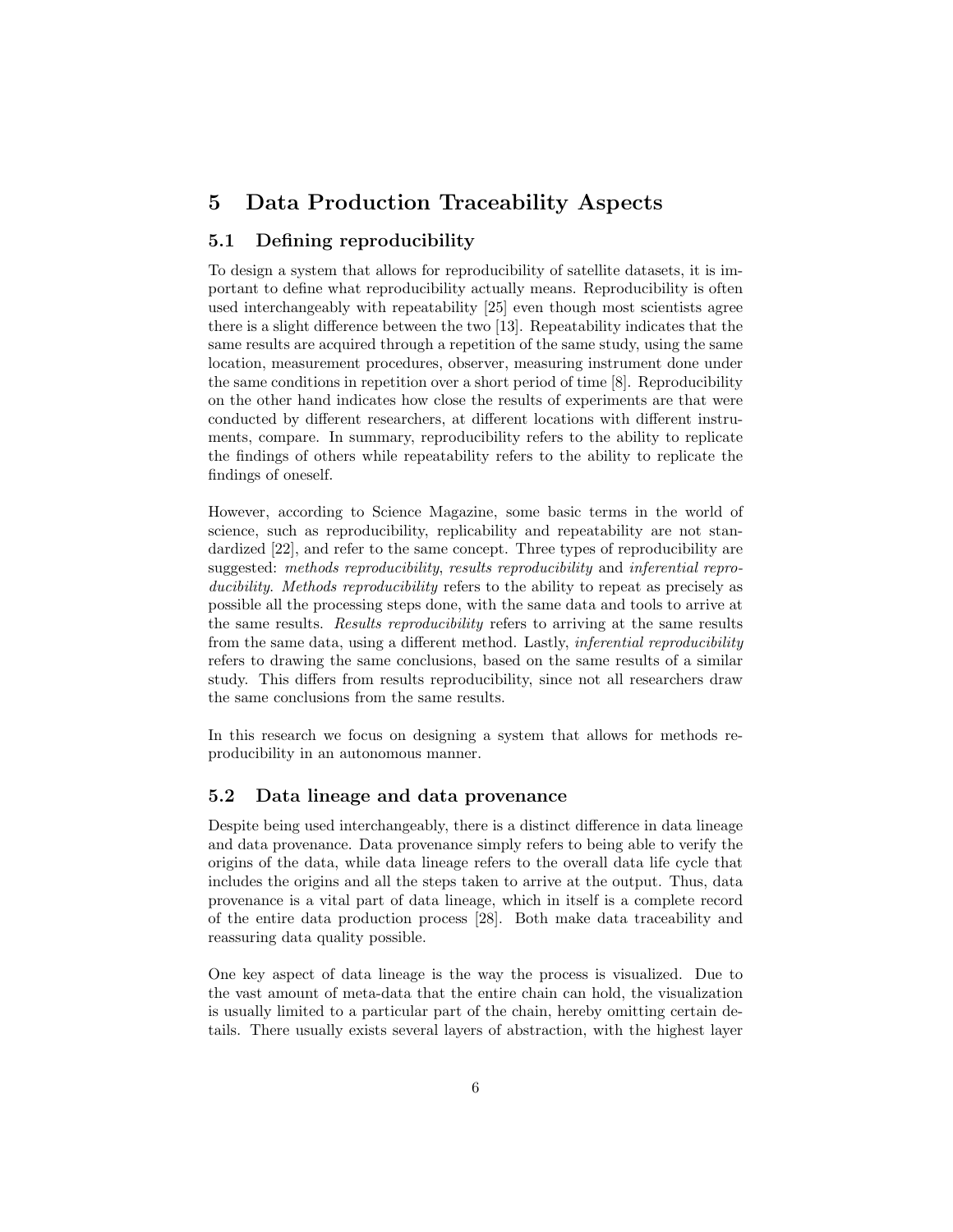giving a basic overview of the most important parts of the chain. These include the input and output dataset, and the systems the dataset interacts with. When zooming in, more details become available to the user [6].

How well documented, and how much meta-data is stored about the production process is determined by the data management requirements of a particular organization. These in turn depend on the regulation to which the organization must abide by. The more detailed a production process is recorded, the easier it is to reproduce, however, the more complex the recording process becomes.

Technically, one can distinguish two approaches for recording lineage in the context of digital data. Namely, workflow or coarse-grain lineage, and dataflow or fine-grain lineage [9]. Workflow lineage describes how derived data has been calculated from the original dataset, while dataflow lineage describes how data has moved through the processing chain. In other words, workflow describes the logical steps taken: what consequence a certain action has, for instance what step should be taken after a (partial) failure, whereas dataflow lineage manages the data itself and is a more complex than workflow lineage. The data can, for instance, be split, merged, imported or exported [15]. To acquire complete data traceability through a detailed recorded data lineage, both have to be incorporated [21].

At present, several open source lineage capture applications exist that do exactly that. CamFlow [33] and SPADE [2] are tools that provide OS lineage for the Linux kernel. Other applications exist for specific programming and scripting languages, such as NoFLow for Python scripts [10] and RDataTracker for R [7]. These applications differ from Version Control Systems in the sense that they focus on traceability and not on the recoverability of older versions of the same dataset.

#### What types of data are to be distinguished?

This research categorizes the following types of data necessary for complete reproducibility and traceability:

- The datasets
- The production environment, that can include the entire OS in which it runs
- The production process, which is a complete list of the processing steps and comments explaining the reasons and assumptions for making certain modifications

## 5.3 Sentinel-2 Copernicus EO data

Due to the costs of the Copernicus program, and it being the world's single largest observation program [], quality assurance is a vital aspect. Instead of scientific measurements that takes months of even years, Copernicus is designed to give uninterrupted data for decades on end. Thus, the "Quality Assurance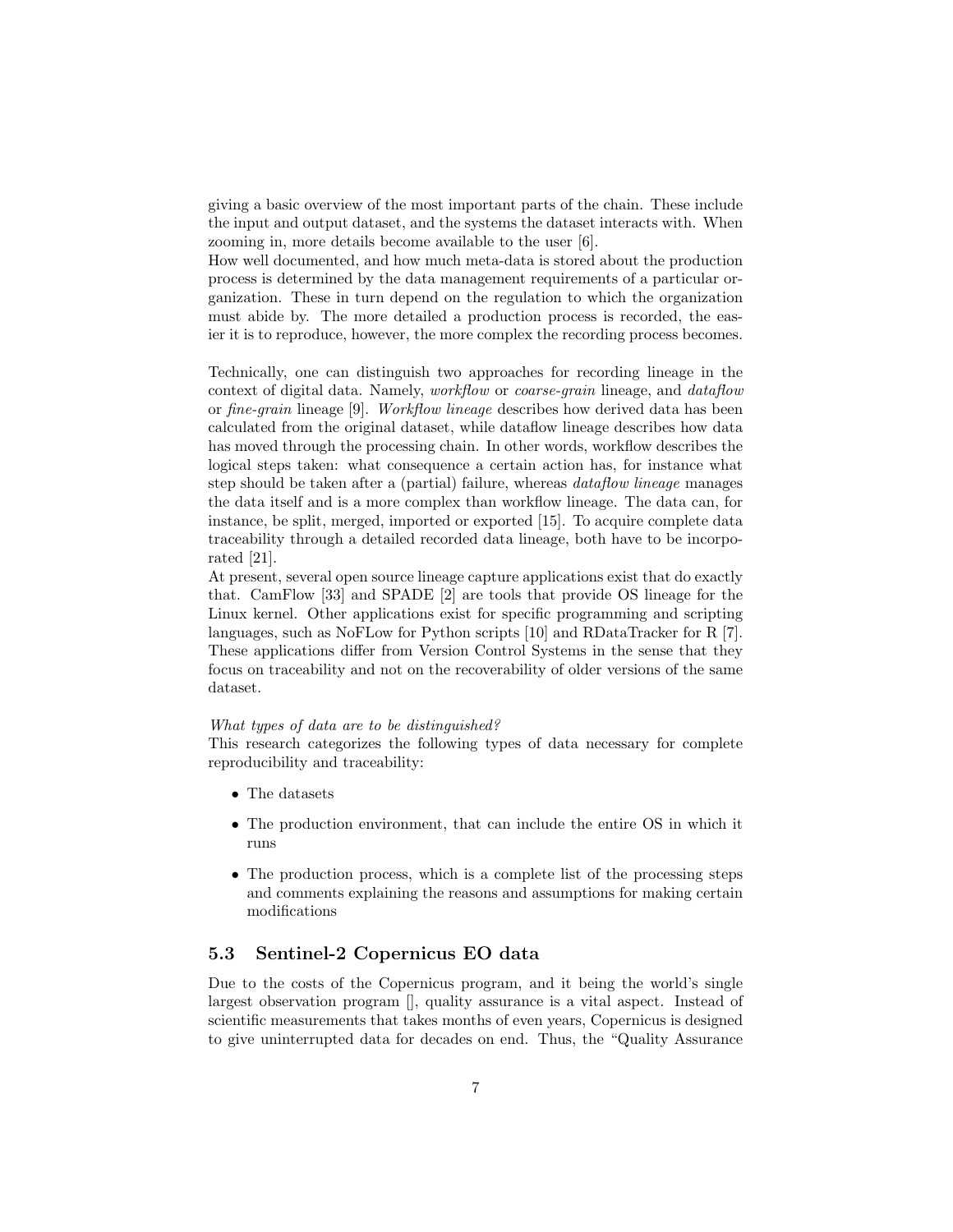For Essential Climate Variables" (QA4ECV) was created. The goal of this project, that ran from January 2014 until December 2017, was to develop an internationally acceptable Quality Assurance. The reasoning behind this project was that the potential of satellite data to benefit climate change and air quality services is too great to be ignored.

The Provenance Traceability Chains that the QA4ECV designed, allow for the storage of input and output details, as well as the processing step. In this way, later on, datasets can be processed in the same manner and the output should be the same. What this system lacks though, is a way to actually store the data and the production environment in a secure way. It still makes use of a centralized architecture and does not hash the input for later verification.

## What does the data production process of Sentinel-2 Copernicus's Earth Observation data look like?

We specifically focus on the Sentinel-2 missions, as Airbus actually built the two main satellites and actively uses data this mission produces. The Sentinel-2 mission provides optical imaging for land services, that can be used for emergency services. The data consists of multi-spectral data with 13 bands in the visible, near infrared, and short wave infrared part of the spectrum [31].

Satellite data is processed before it is released to the public. The data process consists of level 0 to level 4  $[29][17]$ , however, some organizations have slight adjustments to this model and differentiate within levels themselves, e.g. Level 1A-1C, 2A-2B, 3A-3B. For the Sentinel-2 mission, datasets are released to the public starting at level 1C. It is this data production process that we hope to improve in this research.

- Level 0 is raw, unprocessed instrument data
- Level 1A is unprocessed instrument data together with ancillary information
- Level 1B is data processed to sensor units, e.g. brightness temperatures [29]
- Level 1C is level 1B data that is resampled, conversed to reflectances and stripped of defective pixels
- Level 2A is a Map-Image product of level 1B data. Level 2A data is frequently labelled as "geo-referenced" [17]
- Level 2B are derived geophysical variables, for accurate spatial positioning on remotely sensed imagery
- Level 3A the data is accounted for relief displacement in order to obtain consistently high position accuracies.
- Level 3B covers a larger area than level 3A data, as it is in principle level 3A data combined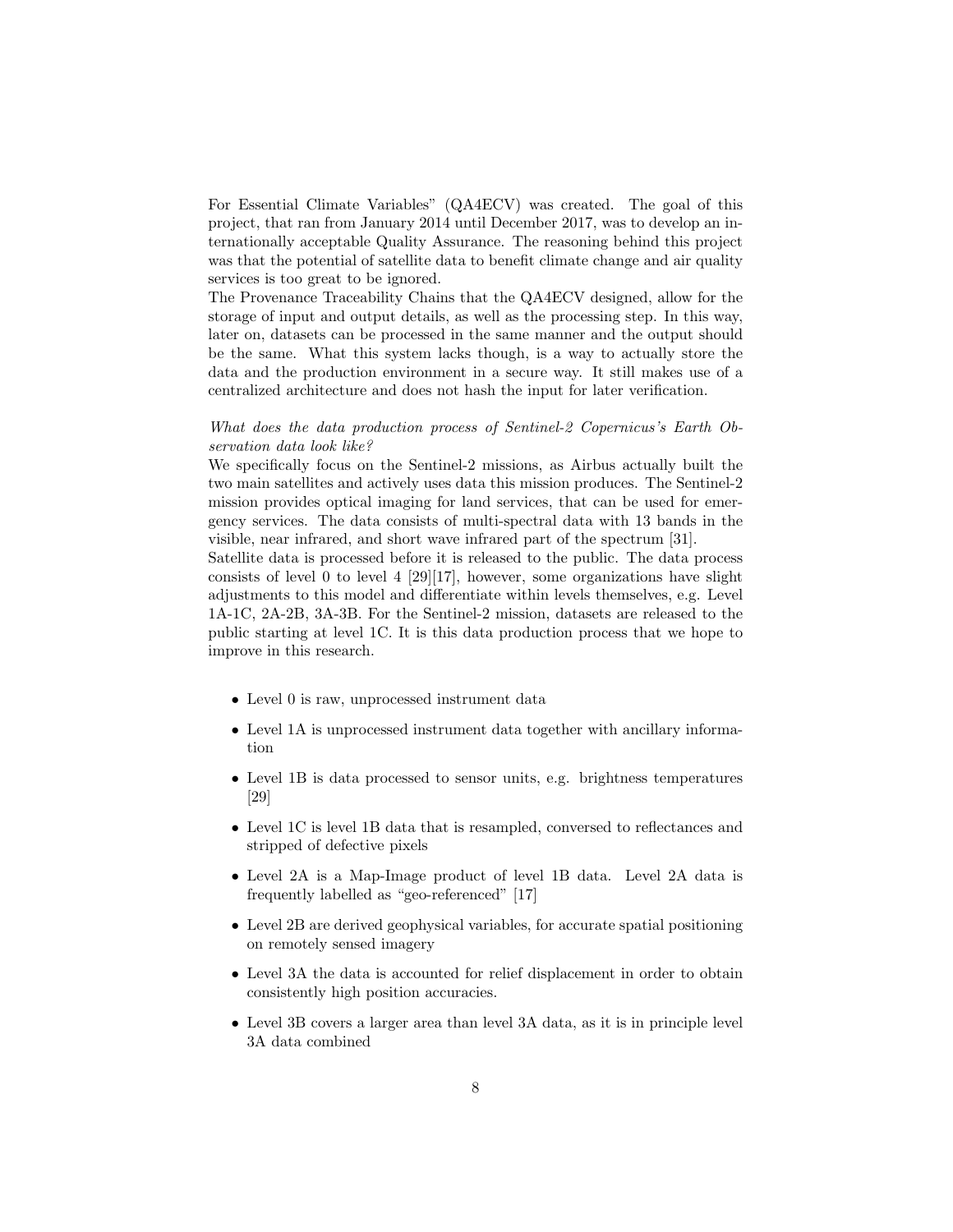• Level 4 is modeled output or variables derived from multiple measurements

Identification of the type of data is vital for reproducibility [20]. For a truly secure traceability system that allows for the reproduction of any data set, the datasets themselves, along with the production environment and the documentation (log and/or configuration files) that includes the description of every step taken, must be stored. At present, the way QA4ECV proposed tracking data is visualized in Figure 1 and Figure 2.



Figure 1: The QA4ECV traceability chain [30]



Figure 2: The meta-data stored on the traceability chain [30]

This design lacks verification of the data's integrity, as well as data provenance. What this model does provide is traceability to a certain extend, depending on how well documented the processing steps are.

The Sentinel-2 data is currently stored solely in the Google Cloud service. Should another cloud service be desirable for whatever reason, the data would have to be moved, and the pointers pointing to this data altered. One solution would be to allow for new pointers that point to the new locations of the same data be put in new blocks. In this way, moving data from one location to another would not be an issue.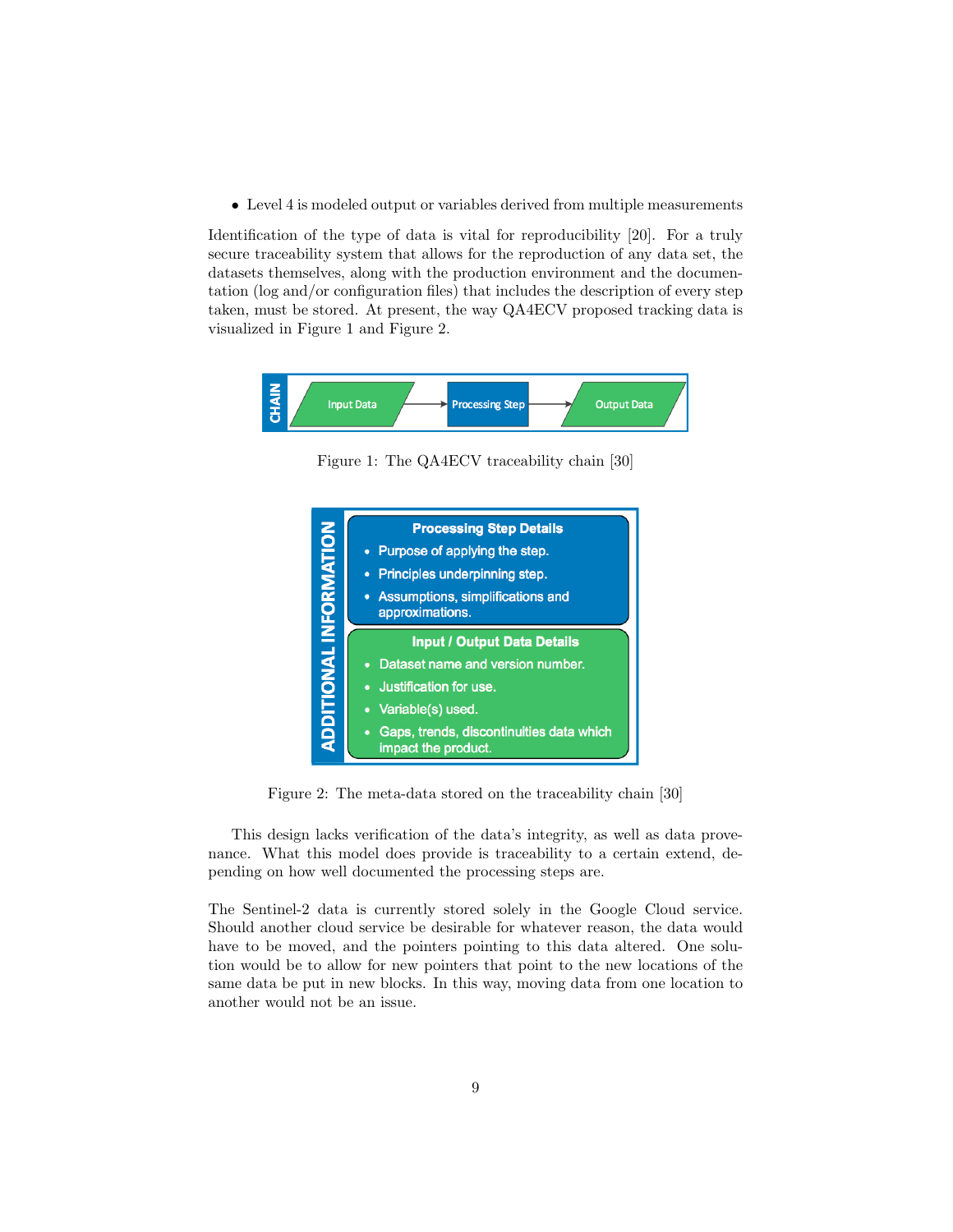# 6 Design

Having identified which information must be stored to allow for complete traceability and reproducibility, we now focus on the technology that can be used to store this information. Blockchain is an immutable, secure, interoperable and reproducible way of storing (meta)data. Because of these inherent characteristics Blockchain has, it makes sense to use this technology for our system. Ideally, we intend to design a system that has two basic views of the production process. One for humans, and one for machines. The human view would visualize the production process in such a way that any user with a reasonable amount of knowledge could understand and reproduce (parts) of the production process. On the other hand, the machine view would allow for machine to automatically replay (parts) of the production process.

## 6.1 Blockchain

Blockchain is a distributed ledger that exists of a list of blocks. Each block contains a hash of the previous block, a timestamp, a proof-of-work or proof-of-stake and the data that it needs to hold. The hashes that point to the previous blocks are what give Blockchain its security. Data that are stored on the Blockchain is practically immutable, since any modification made in a block will result in a different hash, and hence a brake up of the chain. Blockchain works on the basis of decentralized consensus, which means that at least 50% [23] of the nodes in a given network have to agree on the contents of their Blockchain. This is also what makes a Blockchain based system so hard to hack, after all, an attacker would have to successfully attack at least 50% of the nodes in a network.

As with any technology, Blockchain has its drawbacks. Scalability issues concerning the amount of data stored and how many nodes can exist in a network, while every transaction is still shared in a relatively fast manner, remain unresolved. Another disadvantage is the collective cost of operating a Blockchain network. Every block has to be verified by all, requiring enormous amounts of energy. The proof-of-work that gives Blockchain its security and immutability also has a drawback [16]. Covering the costs of operating a Blockchain network can prove difficult for a non-profit setup. The speed at which modifications are transferred through the network is another issue. The more nodes there are in a network, the longer it takes for a transaction to reach every individual node. Lastly, the immutability also means that any human errors that were added to the system are there to stay.

For all intends and purposes, Bitcoin is the perfect example of a provenance system since every Bitcoin ever mined is accounted for [14]. Every node in a network has access to a full copy of every transaction ever made in the system. This is exactly what is so appealing about the Blockchain technology in the context of data traceability by data lineage. On a more abstract level, a Blockchain can be seen as a model of state-machine replication, a service that maintains the state of an asset, where clients invoke operations to transform this asset,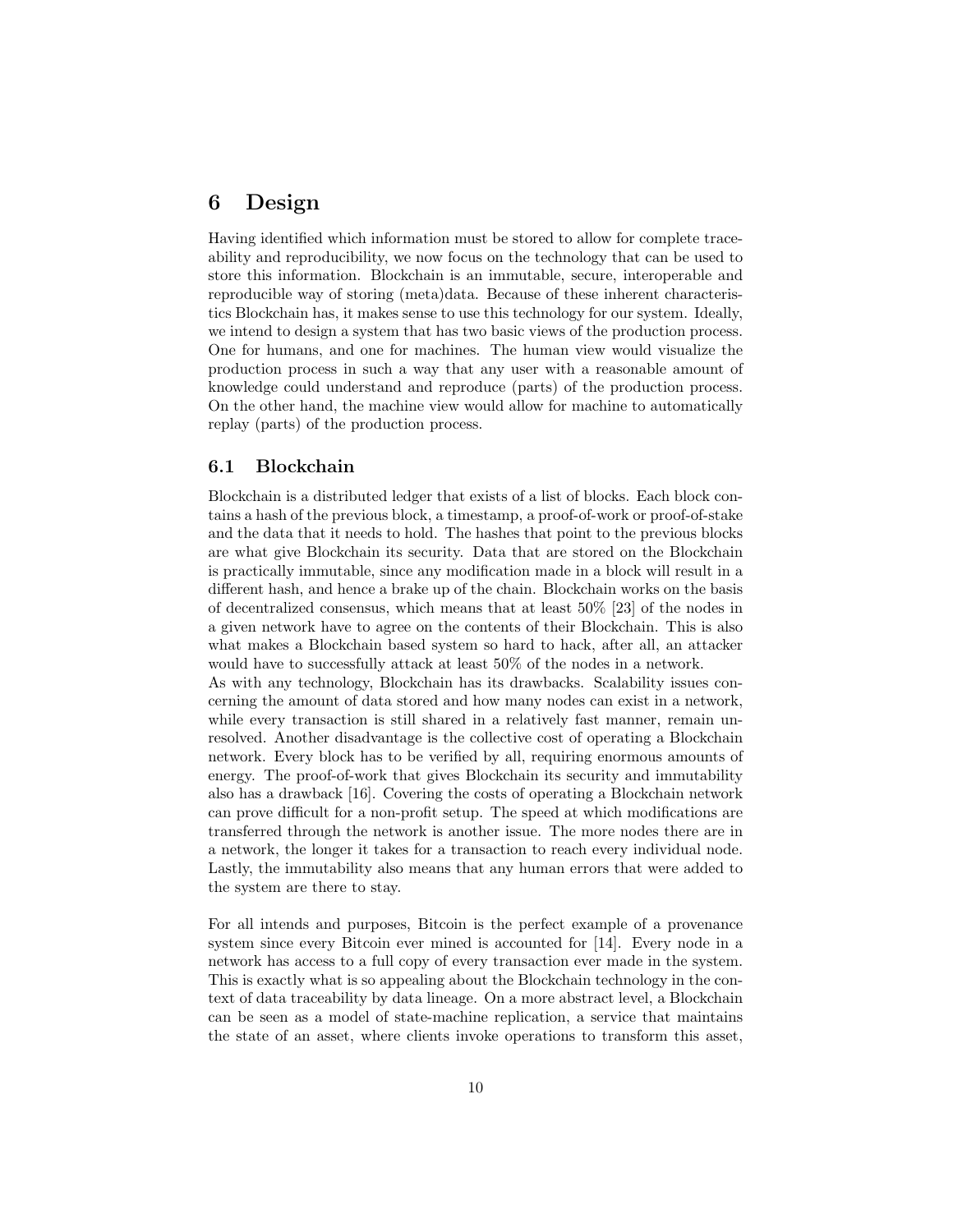that the Blockchain can emulate, and verify at every node [5].

For this research, two Blockchain applications are compared. Firstly, BigchainDB is a Blockchain database where data is stored at several nodes, while the metadata is stored at every node. The main drawback here is a lack of scalability for large volumes of data [24].

An Ethereum based approach on the other hand, would leave the issue of where the actual data is stored up to the users of the system [4]. In this case, the Ethereum network would only store hashes of and pointers to the data. The data itself would reside on local servers or on Cloud based services such as Google Cloud. The issue here though would be that any new user would have to be permissioned to gain access to the actual data, after which the researcher could verify the validity of the data using the Blockchain.

#### How does one capture all the steps of the data production process?

Practically, any data that is put into the Blockchain has to be transferred to the other nodes. In the case of this research, this data consists of the datasets on which the modifications have been done, the entire production environment, and lastly all the processing steps. These last can be split up into a list of steps for humans, and one for machines to automatically repeat every modification. Due to the size of the production environment alone, it would be impractical to transfer this entire setup to all nodes every time a modification is made. Instead, once every node has a complete setup, sending only the differences in the new production environment would speed up the entire process. After every step of the production process, every node would cryptographically verify the contents of every block, while for each step, a random node would actually replay the step to verify the work and dataflow.

Instead of merely storing transactions, the Ethereum Blockchain allows for the storage and execution of so called "smart contracts". Due to the decentralized nature of the Blockchain, and every node having their own full copy of all these smart contracts, Ethereum allows for the Ethereum Virtual Machine, in which the complete computational capacity of all the nodes in the network can be used by all. Smart contracts have created a level of automation, previously unknown. Once a smart contract is created and distributed, no single individual, including the creator, can change the contents of this. A contract could state that an amount  $X$  should be transferred to wallet  $Y$  when  $Z$  happens. Automatically, without the need for a trusted third party. The downside of this automation and the immutability of the contents of the Blockchain, is that errors can stay on the Blockchain indefinitely.

## 6.2 Alternatives to Blockchain

Blockchain and cryptographically signed linked lists share commonalities. Both can be used to verify data stored elsewhere, however, in Blockchain, the blocks are linked via hashes of the previous block and not as pointers as is the case in a linked list [1]. Secondly, data structure within a block is more complex than in a linked list. Merkle trees are used for storing the data.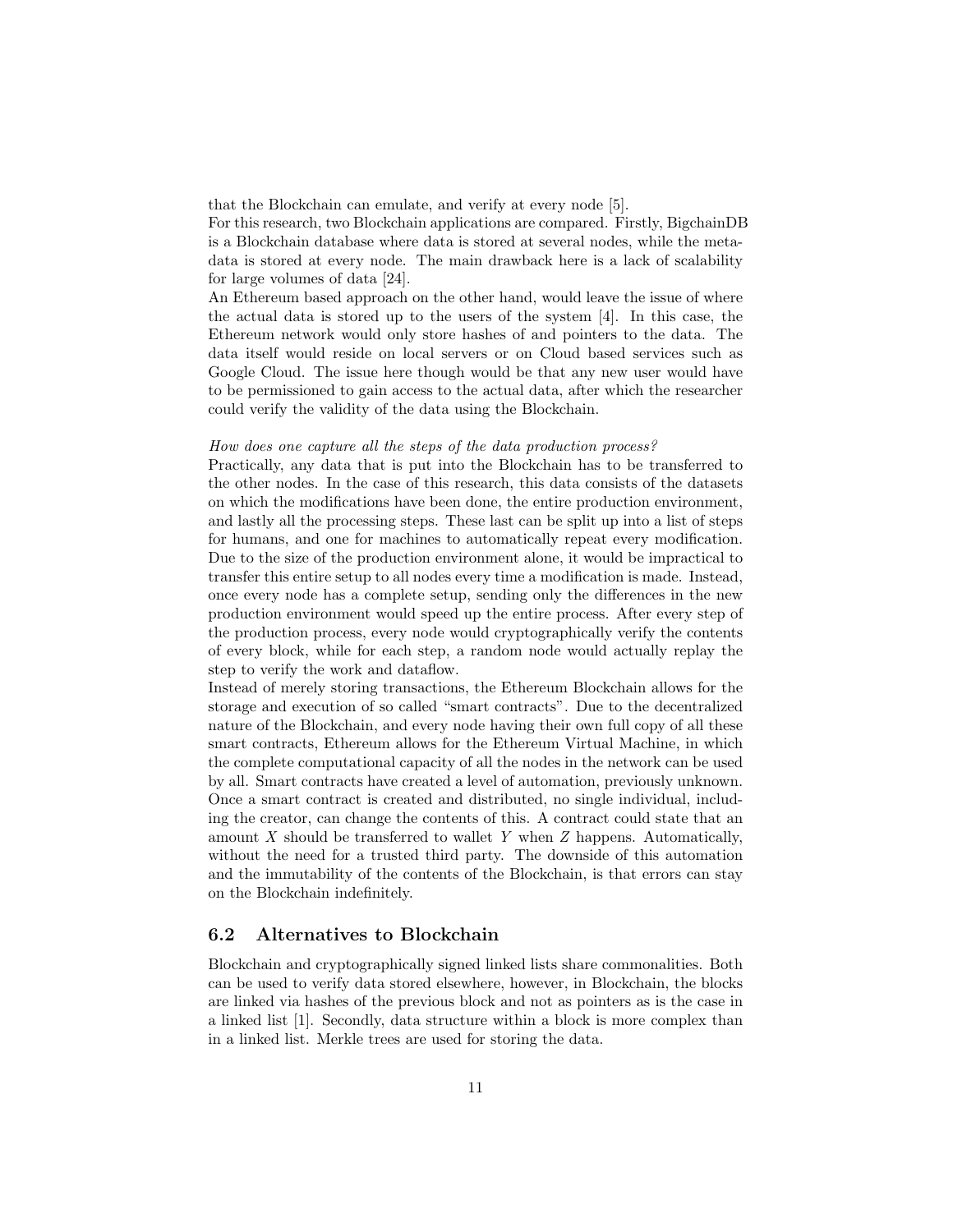Another key difference between Blockchain and a signed linked list is that a linked list is a data structure, whereas Blockchain is a protocol to come to a distributed consensus [1]. Every node in a network stores its own copy of the Blockchain for this reason. In a Blockchain blocks cannot be altered or removed later on, as is the case in a linked list. Using a design based on a signed linked list would make it too easy to maliciously alter data.

The Blockchain technology requires every block that is appended to the chain to be verified by all. Bitcoin's process, called mining, is highly expensive due to hardware and electricity costs. One implementation of Ethereum uses proofof-stake instead of the above mentioned proof-of-work. With proof-of-stake a specific node is chosen to verify a block, based on the assets in that block, hereby circumventing the need for every node to try to verify a new block.

One major drawback of the Blockchain technology is that errors are hard to correct later on. Any information put on the Blockchain is in principle immutable. For this design to work, the assumption must be made that any data that is hashed, and whose pointer is put in the Blockchain, is correct. However, pointers to new data locations should be added in consecutive blocks, hereby overiding previous pointers.

### 6.3 Proposed design

By incorporating the Blockchain from the ground up, but not storing the actual data on there, we believe a light version of a data production traceability system could be implemented without changing the current production process. Each block would consists of:

#### Cryptographic hash of the previous block

The cryptographic hash is what gives Blockchain its strength. By chaining the blocks cryptographically together, the data becomes immutable without recalculating the entire chain.

### Timestamp

Incorporating a timestamp gives users later on a good overview of when what exactly happened.

#### Proof-of-stake

The proof-of-stake makes it easy to verify a block, but hard to change the contents of a block. The creator of the block is chosen at random, based on the amount of stake he or she has within the block. For instance, if a person has a 25% stake of the contents of the block, he or she has a 25% chance of being chosen at random to create the block. This prevents the process of mining, circumventing unnecessary costs in computational power and electricity. If an attacker would want to alter the contents of a block once it has been created,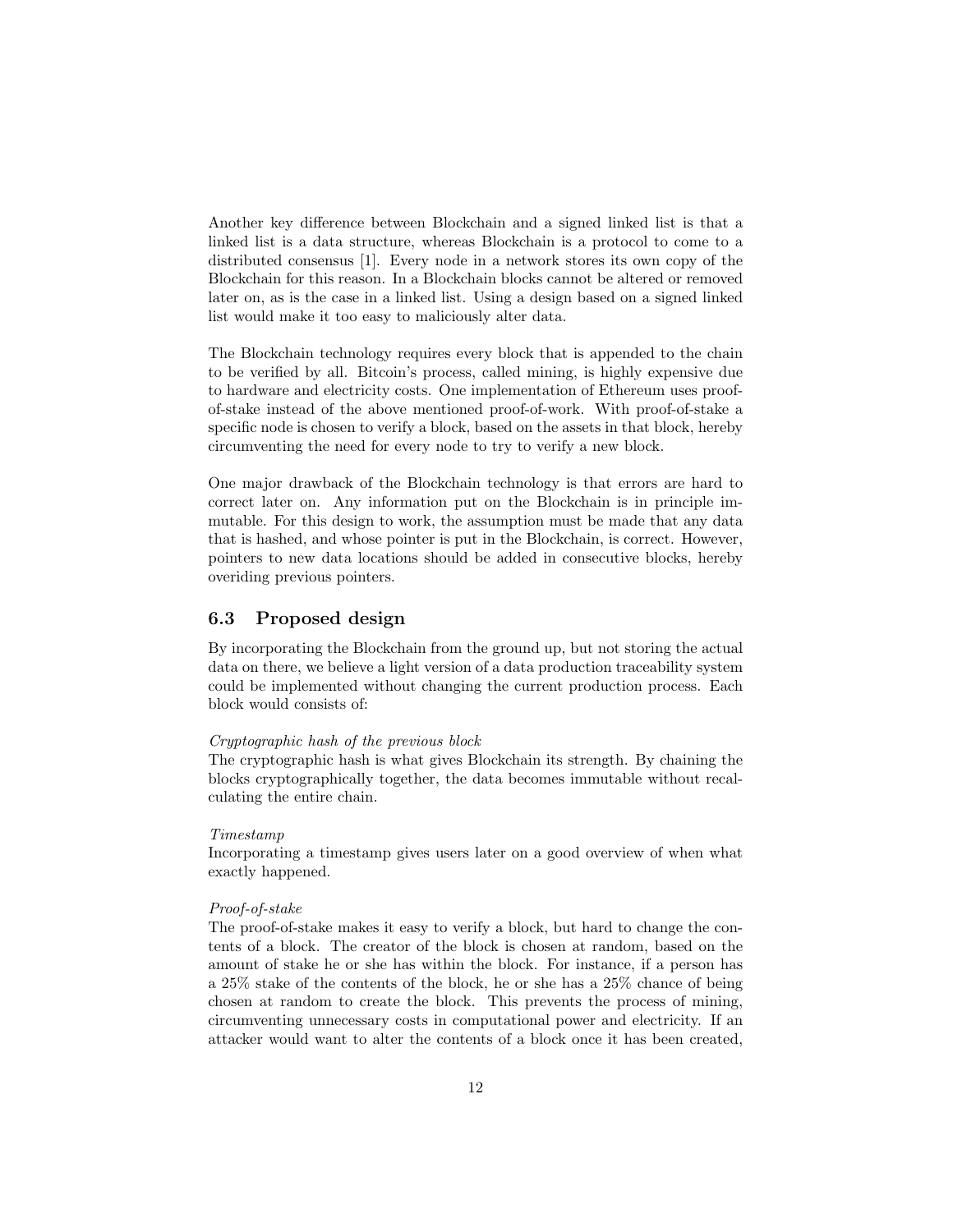he or she would have to control more than 50% of the assets maintained in the network, instead of controlling more than 50% of the nodes in a network as is the case with proof-of-work. Overall, proof-of-stake is a safer and cheaper alternative to proof-of-work [18].

#### Hash(dataset)

The dataset is hashed, allowing users to verify that the datasets have not been altered.

#### Pointer to dataset

This can be one or several pointers, pointing to different locations where the dataset is stored. By using this structure, the actual datasets can stay stored as they are now, using the Google Cloud in the case of Airbus. It would be recommendable to use different locations, and different cloud services to guarantee access later on.

#### Hash(production environment)

The production environment (PE) contains a Virtual Machine, with a complete Operating System and all the necessary applications to replay the data. A snapshot in time is taken, hereby avoiding missing libraries, software versions not matching, or not being able to reproduce the data due to legacy.

#### Pointer to production environment

The same as with the datasets mentioned above.

#### Hash(production process)

Storing the production process (PP) into its most minute details is where this research differs from previous ones. We suggest splitting this process into two files, one for humans to read and one for machines to reproduce all the steps in an autonomous fashion. The file meant for humans could include the information also suggested by the QA4ECV, such as the purpose of applying the step, the principles underpinning the step, the assumptions, simplifications, and approximations at the time. Other valuable information that should also be included is auxiliary meta-data not stored in the datasets themselves, the variables used, and other aspects that might have had an effect on the production process. The file used by machine to reproduce the data should be written in Solidity, which is the contract-oriented, high-level language for implementing smart contracts [4], or in another language that would allow for the manipulation of entire VM's. This is the key difference in which this research differs from previous ones. By giving the ability for machines to reproduce any step of the production process, the errors humans often make are omitted.

#### Pointer to the production process

The same as with the datasets and production environment mentioned above.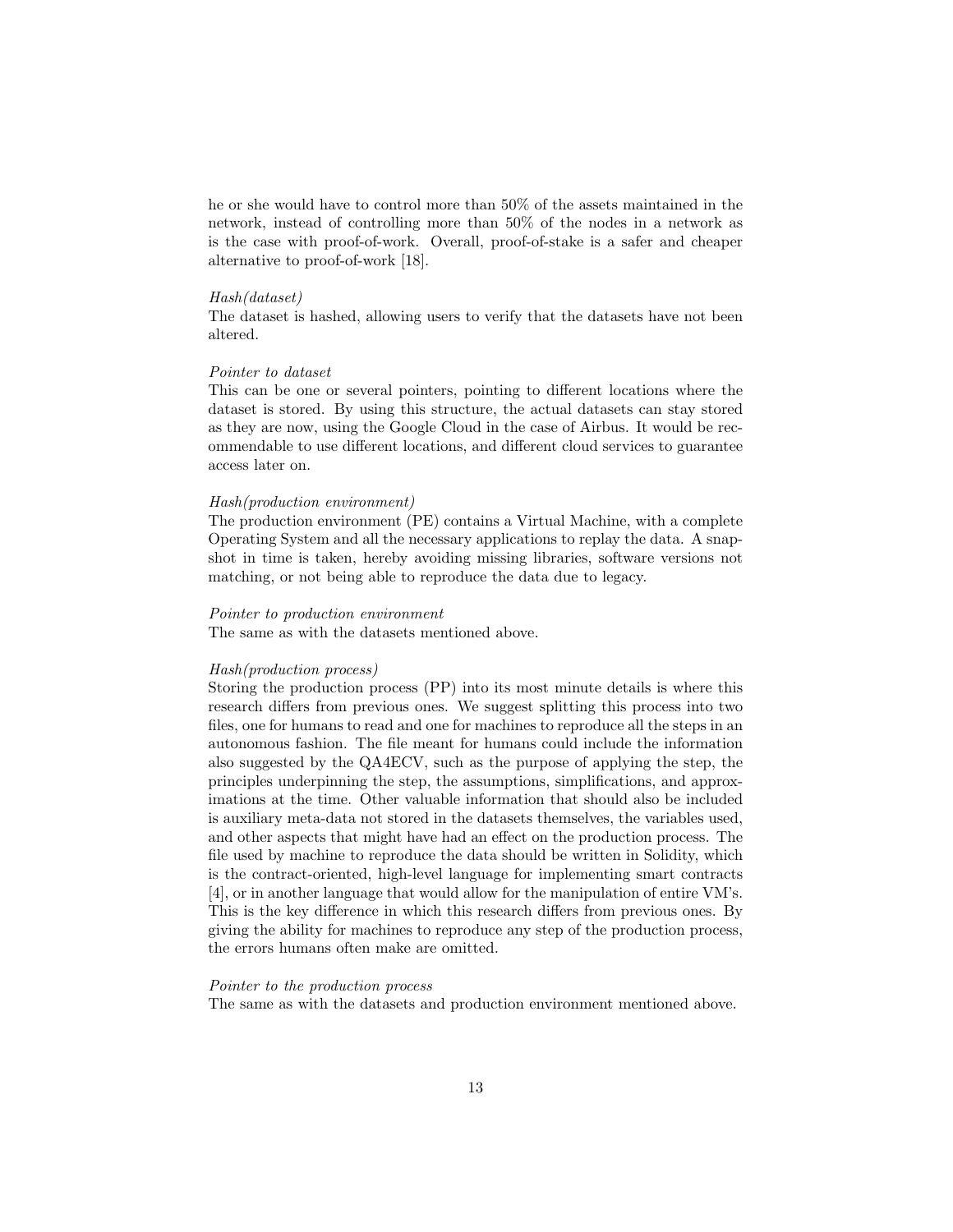| Table 1: A schematic sketch     |                        |                         |  |  |
|---------------------------------|------------------------|-------------------------|--|--|
| Block 0                         | Block 1                | Block 2                 |  |  |
| hash(0)                         | hash(Block 0)          | hash(Block 1)           |  |  |
| timestamp                       | timestamp              | timestamp               |  |  |
| proof-of-stake                  | proof-of-stake         | proof-of-stake          |  |  |
| hash(dataset V1)                | hash(dataset V2)       | hash(dataset V3)        |  |  |
| pointer to dataset level 0 data | pointer to dataset V2  | pointer to dataset V3   |  |  |
| $hash(PE \#1)$                  | $hash(PE \#2)$         | hash(PE $\#3$ )         |  |  |
| pointer to PE $#1$              | pointer to PE $#2$     | pointer to PE $#3$      |  |  |
| $hash(PP \#1)$                  | $hash(PP \#2)$         | $hash(PP \#3)$          |  |  |
| pointer to the PP $\#1$         | pointer to the PP $#2$ | pointer to the PP $\#3$ |  |  |

The entire Blockchain would look as seen in Table 1. This Blockchain would be stored at every node in the network that has been granted access to the data before final publication. Every step of the production process, from raw level 0 data until level 1C or level 2A, would be stored, verified and send across the network. Hereby giving all parties, both inside the network, as later on, the ability to completely reproduce the data.

Instead of designing a Blockchain from the ground up, Ethereum was chosen due to its size and implementation. It is a lot harder to spoof data on the Ethereum Blockchain than it would be with a smaller, self designed one.

# 7 Discussion

In this research, the requirements that a Blockchain based production traceability system for satellite data should adhere to were laid out. The volatile nature of digital data requires a different approach to allow for verifiable traceability than is the case with physical assets. Digital data can be copied, altered, and hard to reproduce. The production environment in which datasets are edited is extremely changeful. Software gets updated almost every day, libraries change, and reproducing certain outcomes may prove impossible without taking a snapshot of an entire production environment. Doing so, however, is not enough. The production process should be stored alongside the production environment, to allow for reproducibility of the outcome data, and traceability of the original data. By storing the complete production environment, that consists of a Virtual Machine with all the required application, the datasets can be reproduced long after these software versions become obsolete.

The concept of Blockchain was chosen due to the inherent characteristics, such as the immutability of the contents it holds, the decentralized nature and the ability for every node to retrace any step ever taken. By using the Ethereum Blockchain, smart contracts could be included that reproduce the data in an autonomous fashion.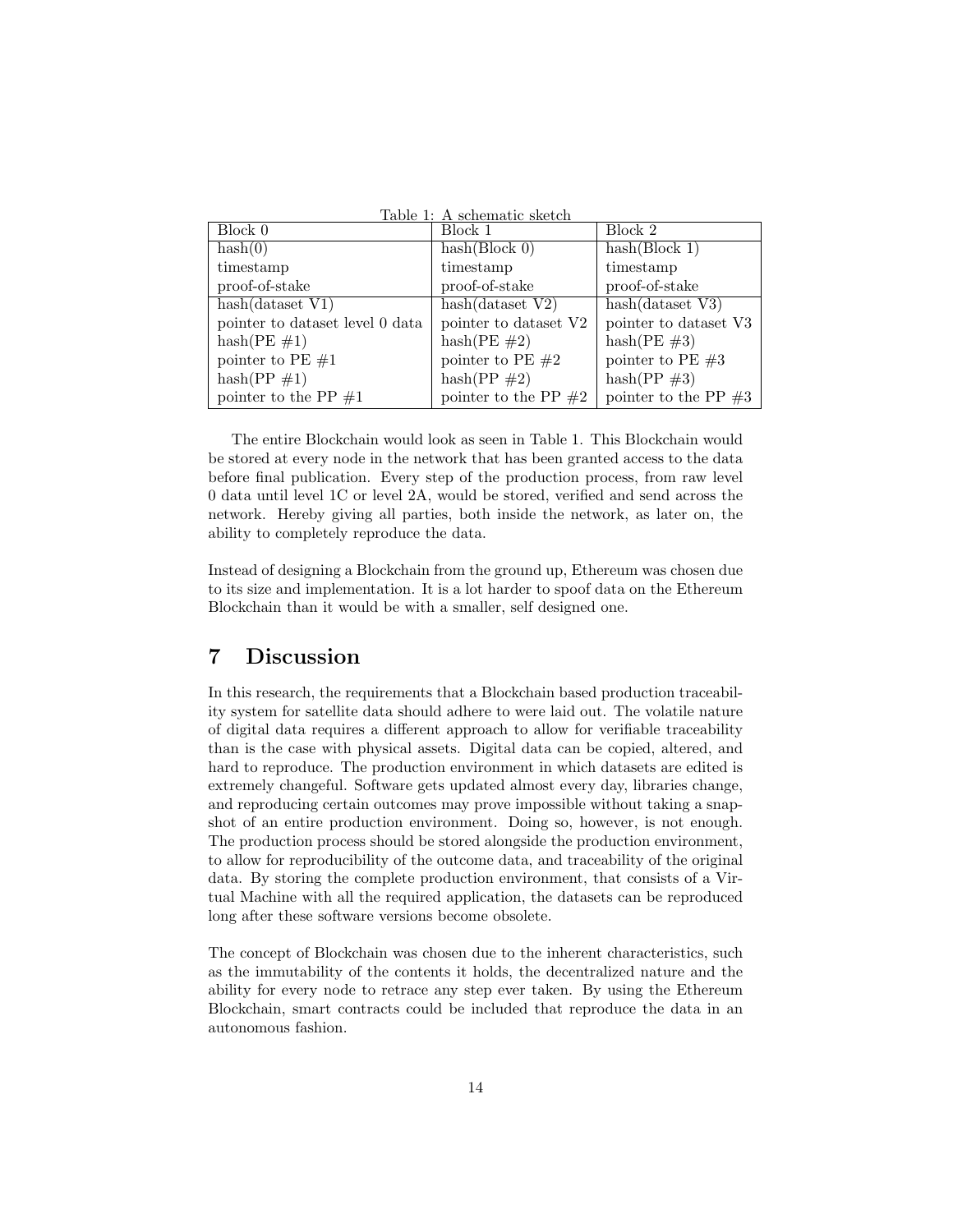This research has not addressed the way in which the datasets, production environment and production process are stored. Storing it on the Blockchain itself would not make it scalable since everything would be stored everywhere.

# 8 Conclusion

This research has shown that using a Blockchain based solution is possible and solves the issues of data traceability and data reproducibility but does not solve the issue of data storage and data degradation.

What requirements should a Blockchain based data production traceability system for satellite data adhere to? Every block should include hashes of, and pointers to, the datasets, production environment and the production process for humans and machines. This Blockchain should be used by all parties that modify the datasets before it is published. Using an established Blockchain such as Ethereum that also offers automated, distributed computing, every state of a particular data set could be traced in a secure manner.

## 9 Future work

Actually implementing this design would require addressing certain issues. To build a proof-of-concept, a more technical analysis is required that takes into account the different production environments that are currently used. Another factor that comes into play is to what degree the data reproducibility could be automated. What are the limitations of the Ethereum Virtual Machine, and can any hardware configuration be virtualized within its environment? Research should be done to analyze whether Ethereum smart contracts allow for the replication of every step of the production process, or whether these require a different programming language. The provenance systems for Linux and particular programming languages mentioned in this research could serve as a good starting point.

Scalability is an issue that plagues any Blockchain technology and is currently under investigation. Avoiding storing too much of the same information is key here.

# References

- [1] Patrick Reza Schnurbusch Alex Mizrahi, Abhishek Singh. Is a blockchain essentially a linked list? 2015.
- [2] Dawood Tariq Ashish Gehani. Spade: Support for provenance auditing in distributed environments. 2012.
- [3] Chad Berkley Dan Higgins Efrat Jaeger Matthew Jones Edward A. Lee Jing Tao Yang Zhao Bertram Lud¨ascher, Ilkay Altintas. Scientific workflow management and the kepler system.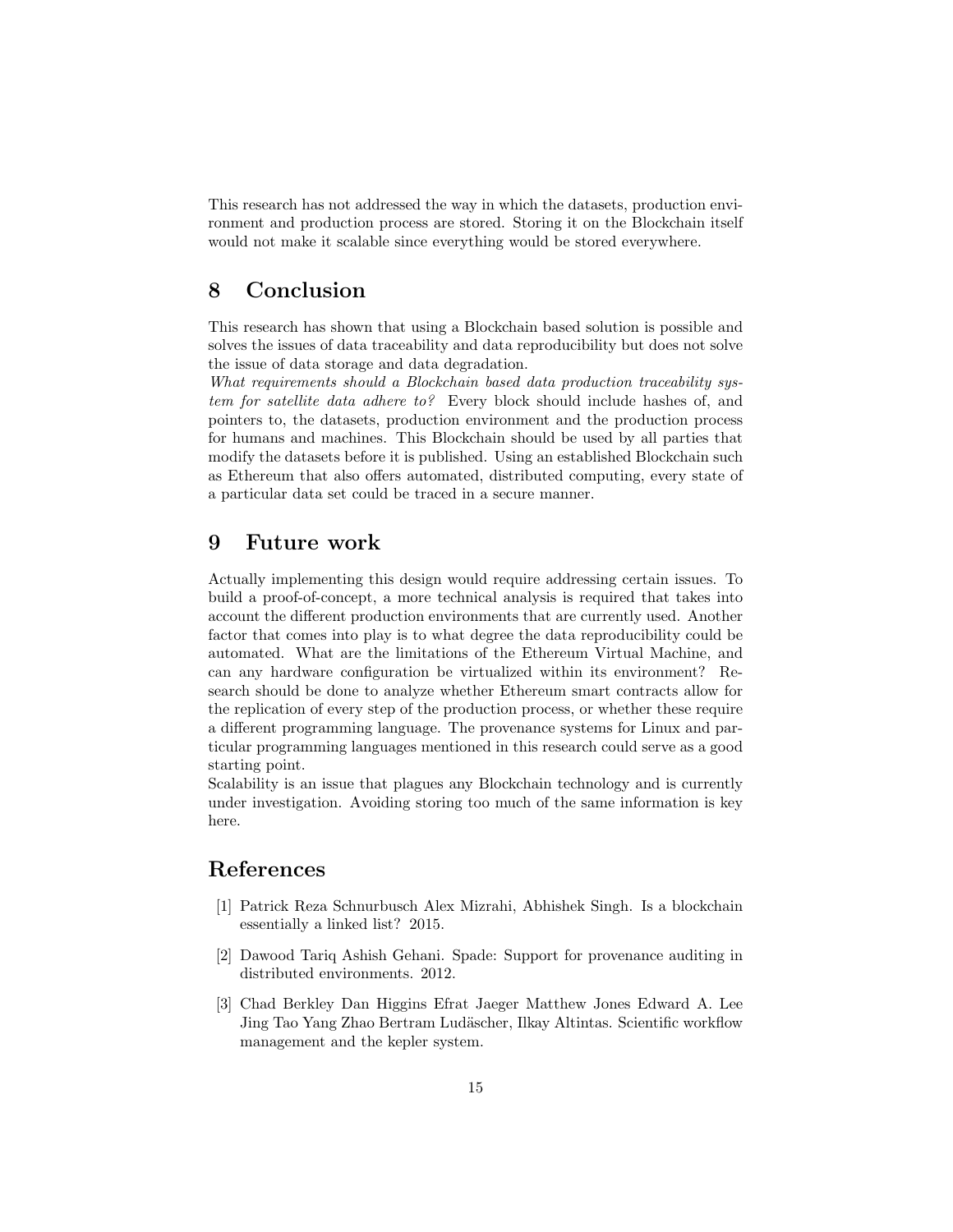- [4] Vitalik Buterin. A next generation smart contract decentralized application platform. 2015.
- [5] Christian Cachin. Architecture of the hyperledger blockchain fabric. 2016.
- [6] Juliana Freire Claudio T. Silva and Steven P. Callahan. Provenance for visualizations. 2007.
- [7] Elizabeth Fong Matthew Lau Barbara Lerner Thomas Pasquier Margo Seltzer Emery Boose, Aaron Ellison. Scientific data provenance in r: Rdatatracker and ddg explorer. 2014.
- [8] Inc. Engineered Software. Repeatability and reproducibility. 1999.
- [9] Sidra Islam. Provenance, lineage, and workflows. 2010.
- [10] Vanessa Braganholo Juliana Freire Joao Felipe Pimentel, Leonardo Murta. noworkflow: a tool for collecting, analyzing, and managing provenance from python scripts. 2017.
- [11] Foteini Baldmitsi Angelos Stavrou Jonathan Bell, Thomas D. LaToza. Advancing open science with version control and blockchains. 2017.
- [12] Sjaak Koot. Commonsense. 2017.
- [13] Labmate. What is the difference between repeatability and reproducibility? 2014.
- [14] Project Provenance Ltd. Blockchain: the solution for transparency in product supply chains. 2015.
- [15] PC Teach me. Ssis: Workflow vs. dataflow. 2009.
- [16] Satoshi Nakamoto. Bitcoin: A peer-to-peer electronic cash system. 2008.
- [17] Joseph M. Piwowar. Getting your imagery at the right level. 2001.
- [18] Ameer Rosic. Proof of work vs proof of stake: Basic mining guide. 2017.
- [19] P. Krause V. Curcin M. Tristan Vicente G. Michalakidis L. Agreus P. Leysen N. Shaw K. Mendis S. de Lusignan, S.-T. Liaw. Key concepts to assess the readiness of data for international research: Data quality, lineage and provenance, extraction and processing errors, traceability, and curation. 2011.
- [20] Jiten Bhagat Iain Buchan Philip Couch Don Cruickshank Davide De Roure Mark Delderfield Ian Dunlop Matthew Gamble Carole Goble Danius Michaelides Paolo Missier Stuart Owen David Newman Shoaib Sufi Sean Bechhofer, John Ainsworth. Why linked data is not enough for scientists. 2010.